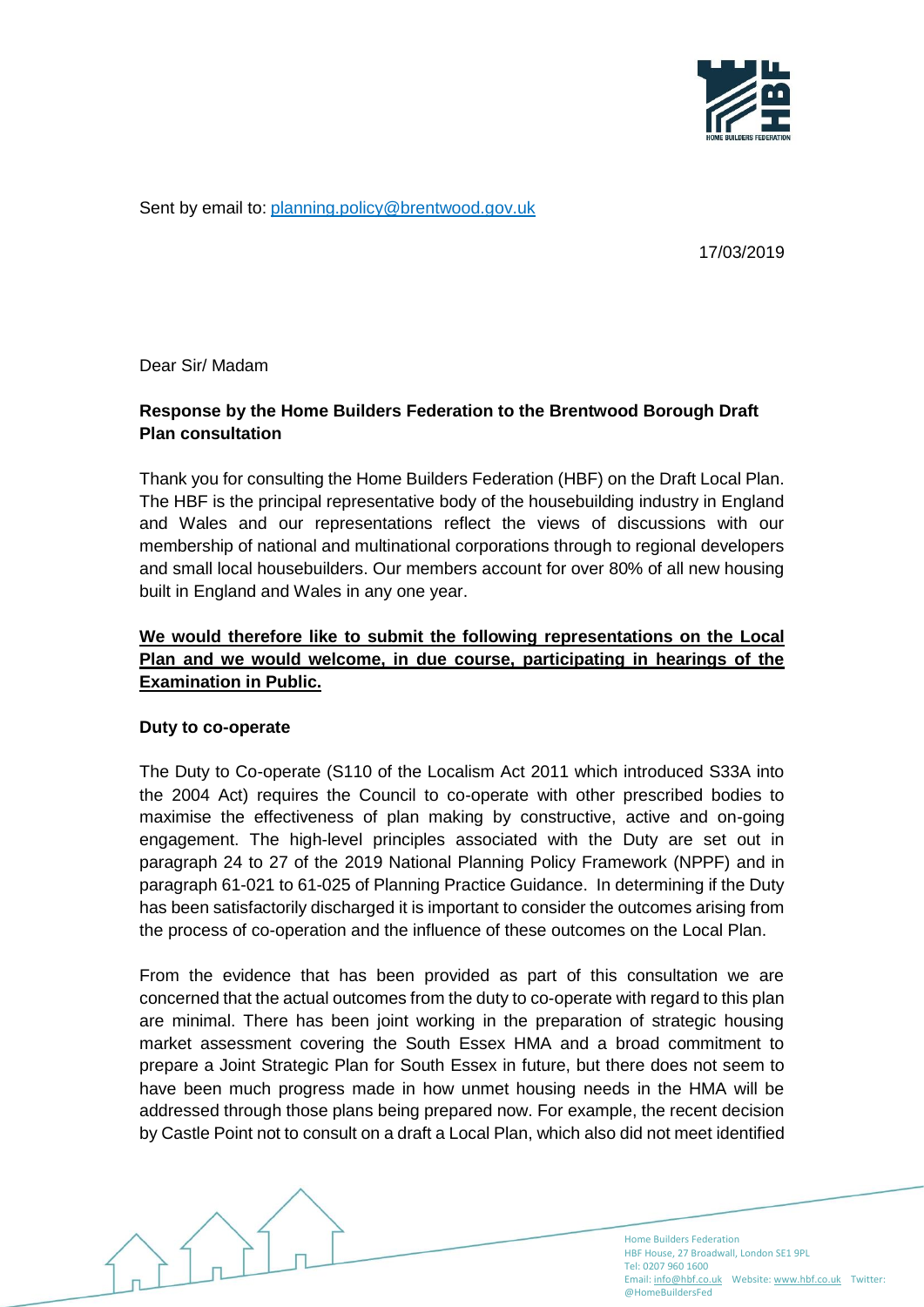needs, suggests that there is little appetite within the HMA to meet the housing needs of their own areas let alone the needs of neighbouring authorities.

So, whilst we welcome work that is being undertaken with regard to the preparation of a Joint Strategic Plan there appears to be little evidence to indicate that the unmet housing needs that will occur as a result of those plans being prepared now will be addressed within a reasonable timeframe to be effective in meeting needs and addressing affordability. To seek to address strategic and cross boundary matters to future iterations of the plan cannot be considered consistent with paragraph 61-014 of PPG which states:

"*Inspectors will expect to see that strategic policy making authorities have addressed key strategic matters through effective joint working, and not deferred them to subsequent plan updates …*"

If, as required by PPG, the Council's approach to the duty to co-operate is judged on the basis of the outcomes achieved in this local plan then the Council cannot be considered to have met the duty to co-operate. There would appear to have been discussions between authorities and a commitment to prepare a joint plan but no concrete actions or outcomes that will lead to the unmet housing needs of its neighbouring authorities, such as Basildon, being addressed through the plans being prepared at present. South Essex authorities cannot put off meeting needs until the Joint Strategic Plan is prepared.

Away from the co-operation with the South Essex authorities there appears to have been minimal consideration as the cross-boundary impacts arising from London's inability to meet housing needs. The Mayor has stated in the new London Plan that the Capital will fall short of meeting housing needs by 10,000 homes over the next ten years. However, given the significant increase in delivery expected from outer London Boroughs the HBF is concerned that London will not come close to meeting housing needs in full. This will inevitably impact on housing needs in those areas adjoining London and it is essential that these issues are considered. At present it would appear that Council's in the wider South East do not consider there to be an issue as the Mayor or other London Boroughs have not raised this issue directly with them. However, it is incumbent on these authorities to recognise this concern and to proactively work with their London neighbours. It is not sufficient to ignore the problem given the significant impacts it will have on demand for homes in their area and the subsequent impact son affordability this is likely to have.

The Council has also failed to produce any Statements of Common Ground with its neighbouring authorities as is required by paragraph 27 of the NPPF. These are now a key element of plan preparation that the Council should have been prepared with its neighbouring authorities to enable those responding to the plan to have a clear understanding of what has been agreed and demonstrate effective joint working. At present all that has been prepared is a draft structure for a statement of common ground. This level of co-operation is disappointing given the concerns regarding plan preparation in this area; the unmet needs in Basildon; and the claims that the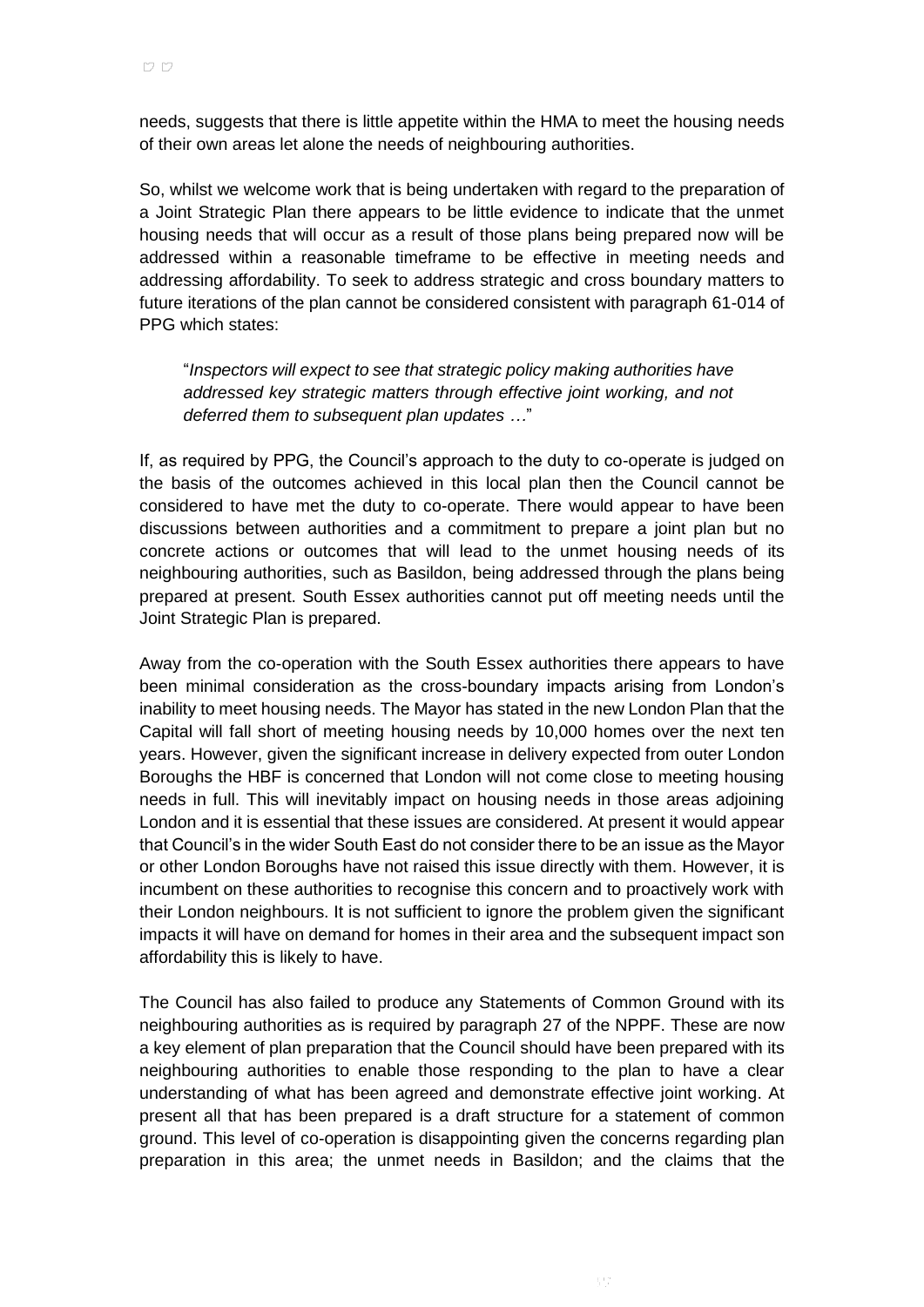authorities will prepare at JSP for South Essex. We would have expected more progress on SoCG at this stage.

### **SP02: Managing Growth**

#### The policy is unsound as it is not consistent with national policy and ineffective

The Council considers its housing needs using the standard methodology is 350 dwellings per annum. However, this figure was calculated using the 2016-based household projections. We recognise that at the time of writing this document there was considerable uncertainty as to which projections should be used but now that the Government has clarified its position the Council must amend the local plan to reflect the latest guidance. The section on housing needs will need to be updated and show that using the standard method the starting point for considering housing needs will be based on the 2014 household projections and results in annual need figure of 452 dpa.

#### *Meeting the needs of neighbouring authorities*

Paragraph 60 of the NPPF requires Councils to consider any needs that cannot be met within neighbouring areas. As we have mentioned above London has identified that it has a 10,000 shortfall against its housing needs and Basildon have a minimum housing requirement in their plan of 15,465 homes (with land provision for 17,791 homes) against a housing needs target of 19,771 over a plan period of 2014 and 2034. For Basildon alone there would appear to be a shortfall during this period of 1,980 dwellings against expected delivery and 4,306 dwellings if the minimum requirement is reached. Given this situation the Council should have agreed a Statement of Common Ground with Basildon clearly identifying and agreeing the scale their shortfall and identifying opportunities for additional allocations to address these unmet needs in the Brentwood Local Plan.

#### *Delivery buffer*

As part of the uncertainty with regard to the household projections the Council considered it necessary to include a buffer as part of its housing needs assessment. This led the Council to consider its housing requirement to be 456 dpa. However, in the paragraph 4.15 of the Local Plan this is set out as being required to provide flexibility in the supply of housing sites as well as to offset the uncertainties faced by the Council following the publication of the Government's 'technical consultation'. We would agree with this statement and it will be necessary for the Council to continue to include a buffer within its housing land supply. This will ensure that there is flexibility to take account of any changing circumstances, as required by paragraph 11 of the NPPF, and the potential for slow delivery. This is especially the case where a Council is relying on a few large strategic sites or a specific area to meet the majority of the area's needs. Considering the Council intends to deliver 65% of its housing needs on such sites it is essential that a substantial buffer is included within the Council's housing supply. We would suggest that a 20% buffer is therefore retained within the Council's land supply to secure the necessary flexibility. This level of flexibility has been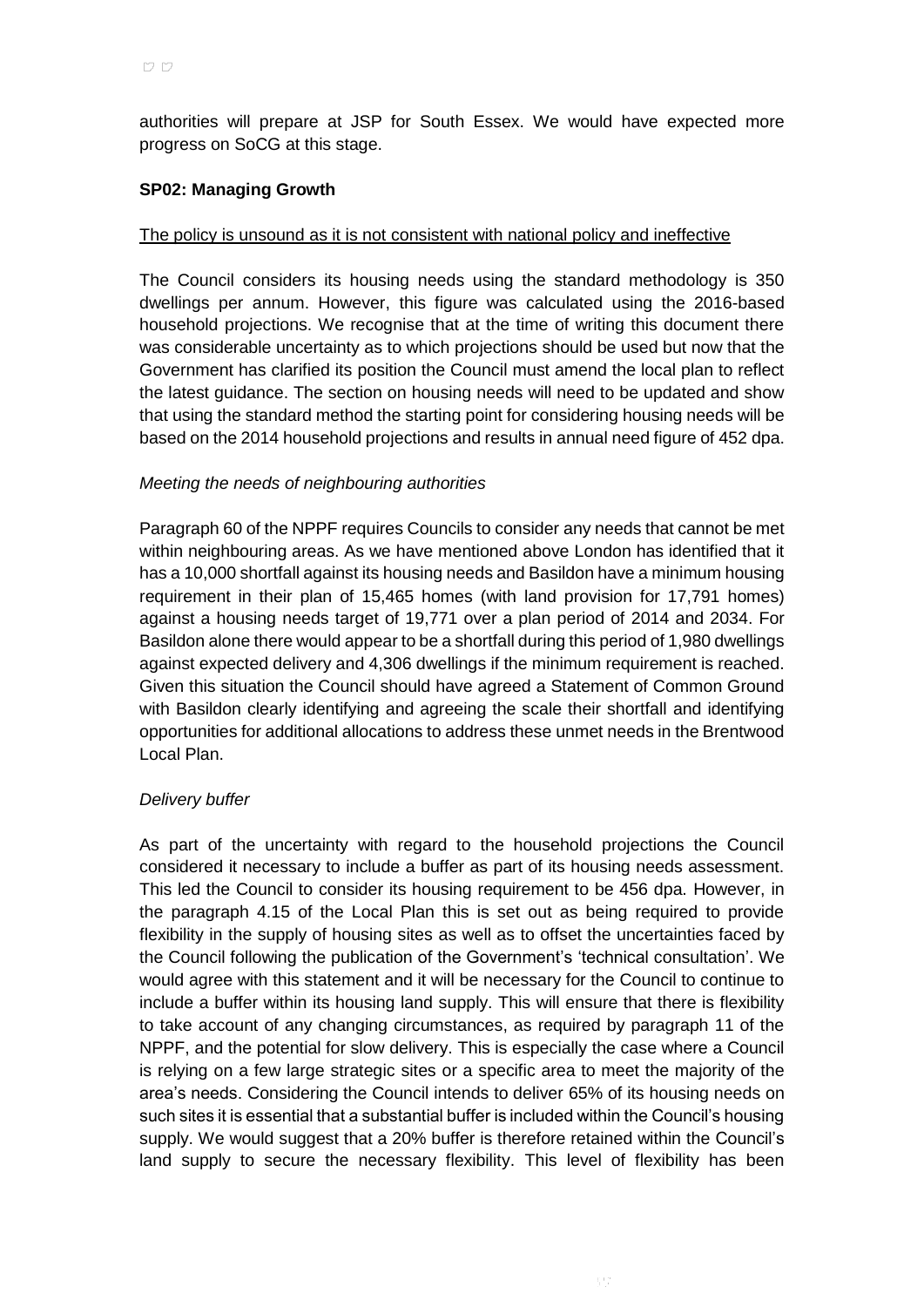recognised as an important aspect of plan making for some time and was highlighted by DCLG in a presentation to the HBF Planning Conference in September 2015.



- Recent data and realities of private market suggests need to plan for permissions on more units than housing start/completion ambition

This slide illustrates that work by the Government suggests 10-20% of residential development with permission will not be implemented and that there is a 15-20% lapse rate on permissions. This does not mean that such sites will not come forward but that delays in delivery, changing ownership or financial considerations can lead to sites not coming forward as expected. For this reason, DCLG emphasised in this slide "*the need to plan for permissions on more units than the housing start/completions ambition*". More recently these same concerns were identified in Sir Oliver Letwin's independent review of build out, delivery on large housing sites may be held back by numerous constraints including discharge of pre-commencement condition, limited availability of skilled labour and building materials, a lack of capital, constrained logistics of sites, slow delivery of utilities and absorption rates of open market sales.

#### *Sequential land use*

It is not clear what the Council are seeking to achieve through the inclusion of the sequential land use test as part of the determination of applications. The approach to brownfield land within NPPF relates to ensuring that development is maximised on such sites before considering, as part of the plan making process, whether it will be necessary to use green field sites to meet the development needs of an area. The sequential consideration is part of plan making not decision making once the plan has been adopted. It would appear that the Council has undertaken this work and as such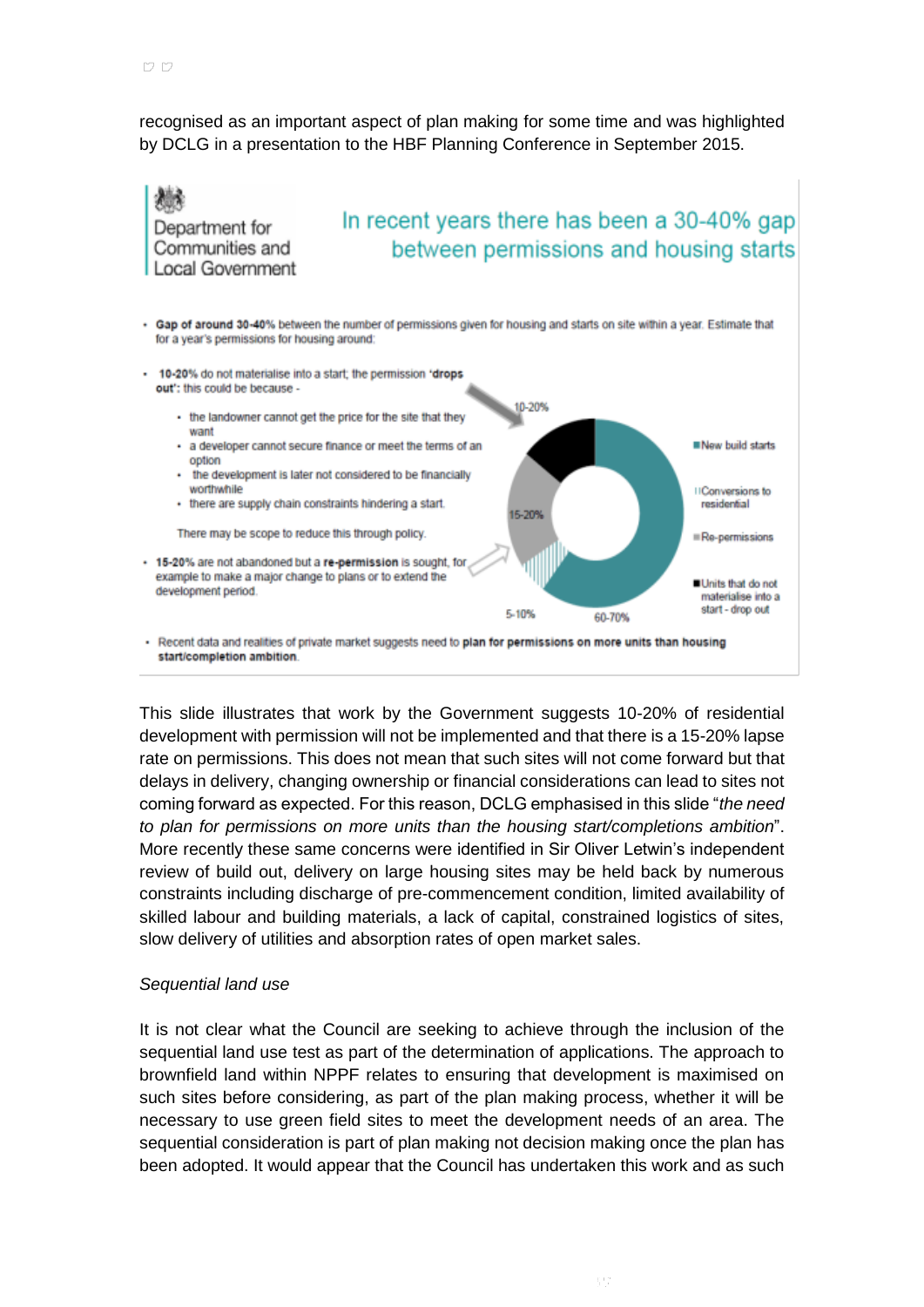it is not clear why the sequential land use test should inform decision making. As such we would recommend that paragraph 4.22 and 4.23 are deleted.

## *Stepped trajectory*

We do not consider the Council's decision to adopt a stepped trajectory within policy SP02 to be justified. Paragraph 4.19 outlines that the high proportion of land designated as Green Belt makes it extremely difficult to achieve a five-year land supply without a stepped trajectory. We would disagree with this statement. If the Council were to allocate sustainable small and medium sized sites within the Green Belt these would be able to contribute to the Borough's five-year housing land supply. Once the plan is adopted such sites would no longer be constrained and as such can come forward relatively quickly and certainly start delivering within five years of the plan's adoption. It would appear that the Council have planned on the basis of stepped trajectory rather than seeking to meet annual needs in full from the adoption of the plan.

There is also an inconsistency within the stepped trajectory as set out in the policy. The Council states that the trajectory between 2016/17 and 2022/23 will be 310 dpa. However, in their 5-year housing land supply paper we note the Council has set the requirement at the level of delivery in 2016/17 and 2017/18. We would therefore question whether the plan period is in fact 2016 to 2033 given that these two years appear to have been discounted by the Council. If this is the case the Council will need to revisit their plan period and extend it by two years to finish at the end of 2035/36. This would also ensure that from adoption the plan will have a 15-year period as required by national policy.

#### **SP03: Health Impact Assessments**

#### Policy is unsound as it is not consistent with national policy and is ineffective

We recognise the importance of ensuring new development supports the wider aims of local authorities and their partners to improve the health and well-being of their residents and workforce. However, the requirement for all applications of 50 or more dwellings to undertake a Health Impact Assessment (HIA) is unnecessary and an additional burden on applicants. The PPG sets out that HIAs *"may be a useful tool to use where there is expected to be significant impacts"* but it also outlines the importance of the local plan in considering the wider health issues in an area and ensuring policies respond to these concerns.

We consider that the Local Plan should already have considered the impact of development on the health and well-being of their communities, identified the infrastructure needed to meet the health needs of its residents and set out policies to address any concerns. Where a development is in line with policies in the local plan an HIA should not be necessary. Only where there is a departure from the plan should the Council consider requiring an HIA.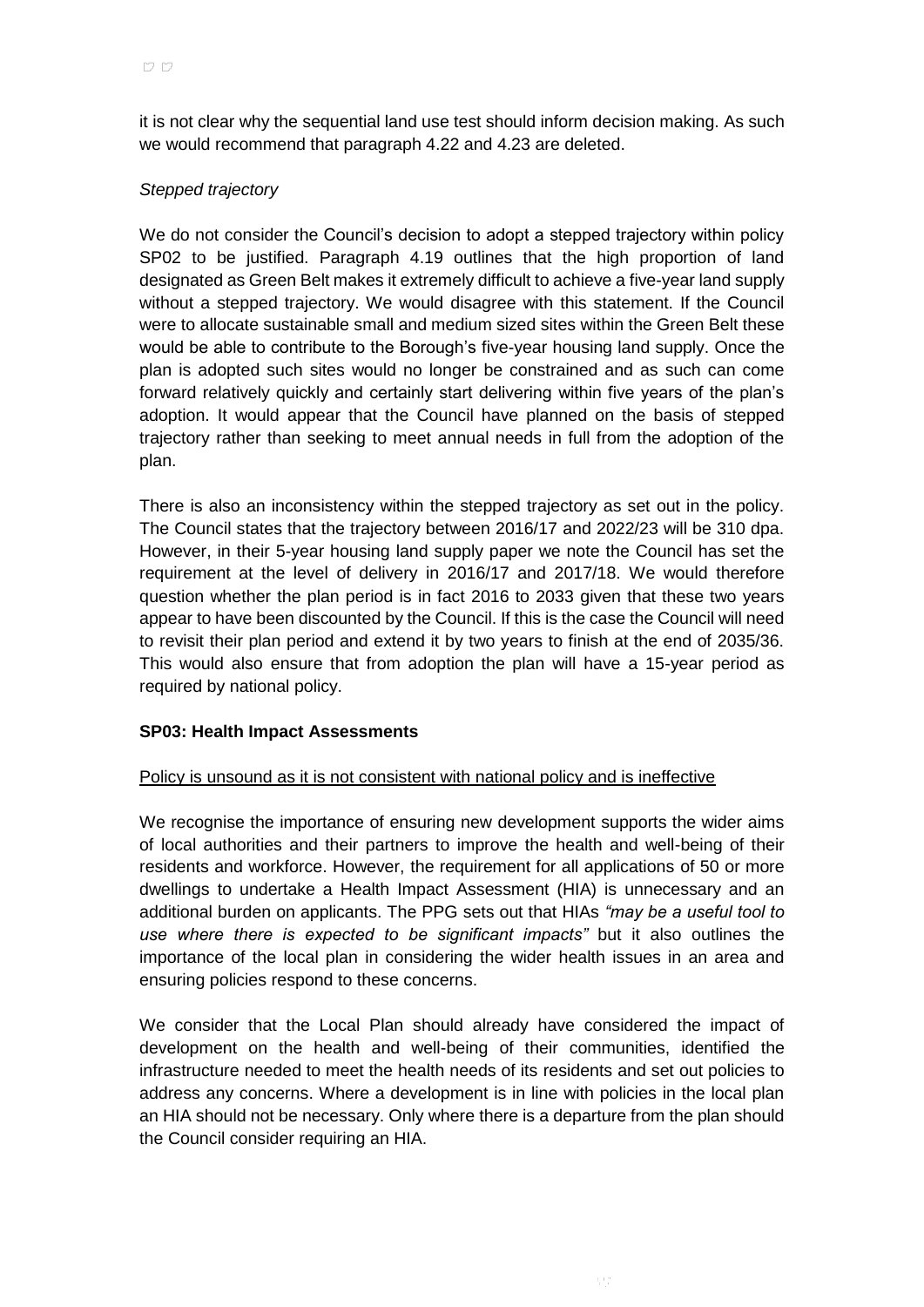#### **Plan viability – cumulative costs**

Paragraph 34 of the NPPF out that polices in the plan should not undermine the the deliverability that plan. In particular the Government are concerned with the cumulative impact of the costs placed on development by local authorities. This is clarified in paragraph 10-002 of PPG which states:

*"Viability assessment should not compromise sustainable development but should be used to ensure that policies are realistic, and that the total cumulative cost of all relevant policies will not undermine deliverability of the plan."*

So, whilst individual policies on their own may appear to have relatively small impacts on viability it is important to consider how the totality of the costs that are imposed on development through the local plan will impact on development viability. To a certain extent the viability study has examined the impact of the costs on development. It has tested the impact of the affordable housing requirement and other costs such as those for the optional technical standard and improving emissions. However, we are concerned that, for example, the impact of policies on sustainable construction (BE02), allotments (BE20), Green and Blue Infrastructure (BE18), access to nature (BE19), digital infrastructure (BE10), open space (BE22), have not been fully considered as part of the viability assessment.

All these policies will have a cost impact and it is not evident that the viability study has considered the full impact the costs this will place on development in future. For example, BE02 will increase build costs for a development with an expectation for development to go beyond what is normally expected (if not then there is no need for a policy) and as it is likely they will have a cost impact in addition to current build costs. For example, paragraph 5.19 in the supporting text for BE02 of the local plan states that all new development should be:

*"… designed to maximise resources efficiency and identify, source, and use environmentally and socially responsible materials"*

Such requirements to use alternative, potentially more costly materials, increase the construction costs of a development and must be reflected within the viability study. We would suggest that all these requirements indicate that the study should use a higher build cost for development rather than the median cost. This would ensure the place making policies that the Council is imposing through the local plan are fully considered and the Council can be confident that their local plan will not have an impact on the deliverability of development.

#### *Recommendation*

The council must test its policies on the basis of the increased build costs that would be the likely outcome of those policies that have not been adequately tested. If the Council considers, as is suggested in the viability study, that such policies do not to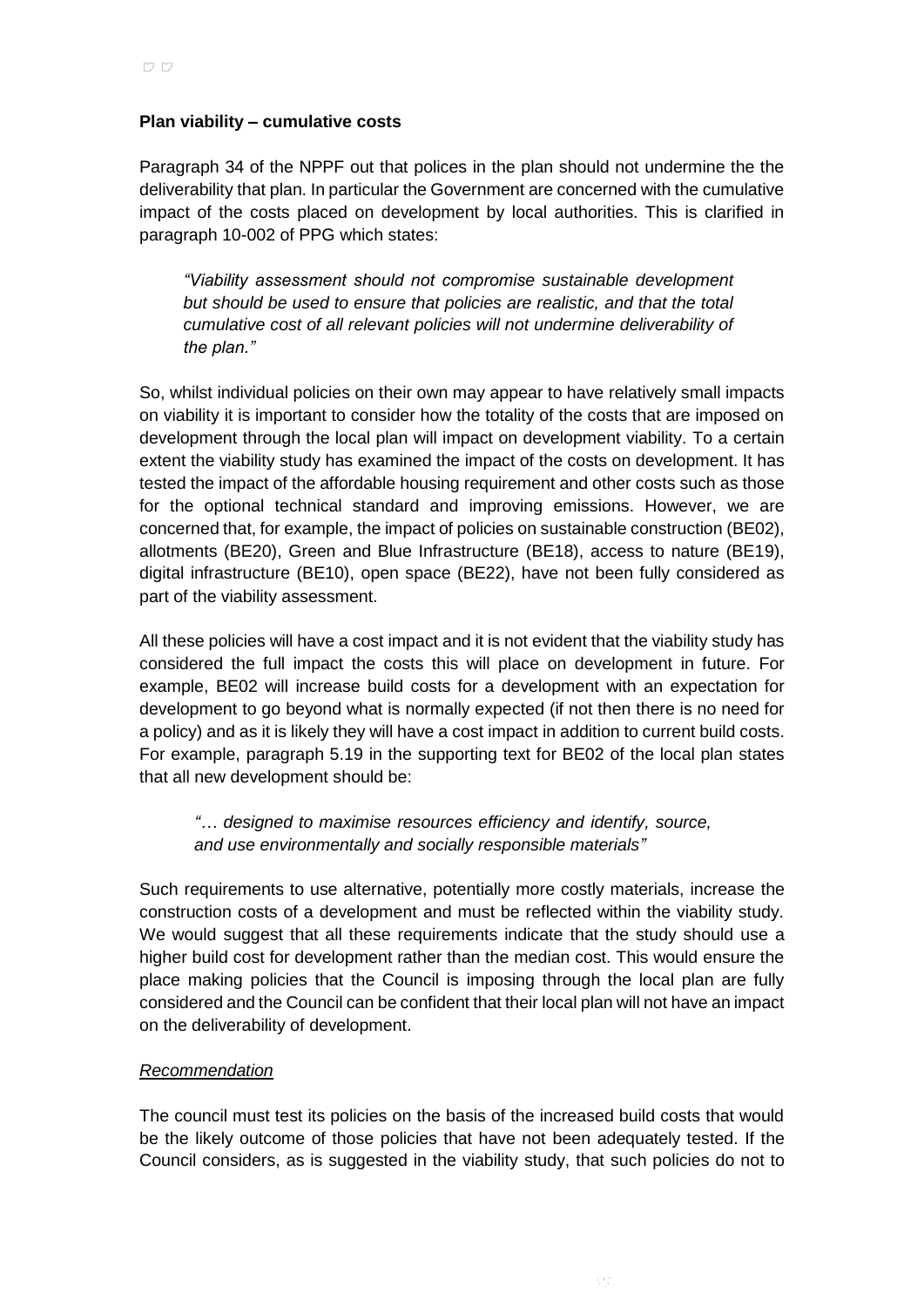require development to go beyond building regulations or normal design expectations, then we would suggest they are deleted or amended as they do not serve a clear purpose or they provide the unambiguous position against which it is evident as to how a decision maker should react - as required by paragraph 16 of the NPPF.

## **BE02: Sustainable construction and resource efficiency**

#### Policy is unsound as it is inconsistent with national policy

As set out above we are concerned that the increased build costs resulting from this policy are not fully reflected in the viability study. Aside from this point we are also concerned that part f of the policy, which requires the inclusion of renewable and decentralised energy as part of a new development, is not consistent with national policy. Whilst paragraph 153 of the NPPF states that local plans can expect development to comply with such provision it also states that they are only required to comply with such policies where it is either feasible or viable. To ensure consistency with national policy part f of BE02 should be amended to reflect this position.

#### *Recommendation*

We would recommend the following amendment is made:

*"f. include commercial and domestic scale renewable energy and decentralised energy as part of new development, where feasible and viable.*

#### **BE03: Carbon reduction, renewable energy, and water efficiency**

#### Policy is unsound as it is inconsistent with national policy

Whilst we recognise there is some scope to allow for an improvement on emissions levels over and above existing building regulations it is still government policy to seek to deliver improvements to emissions from buildings through the building regulations. As such we do not think it is necessary to include in the table at part a of this policy that from 2020 buildings will be delivered in line national zero carbon policy. If these regulations are introduced, then, as recognised in paragraph 5.33 of the Local Plan, it they will be applied through building regulations and not through the local plan. If this regulation is not applied and the Council wishes to revisit this policy, it should do so through a local plan review.

#### **BE10: Connecting new developments to digital infrastructure**

#### The policy is unsound because they are unjustified and contrary to national policy.

Following the Government's *Housing Standards Review*, the Written Ministerial Statement of 25 March 2015 announced that local planning authorities preparing Local Plans *"should not set any additional standards or requirements relating to the construction, internal layout or performance of new dwellings"*. In terms of the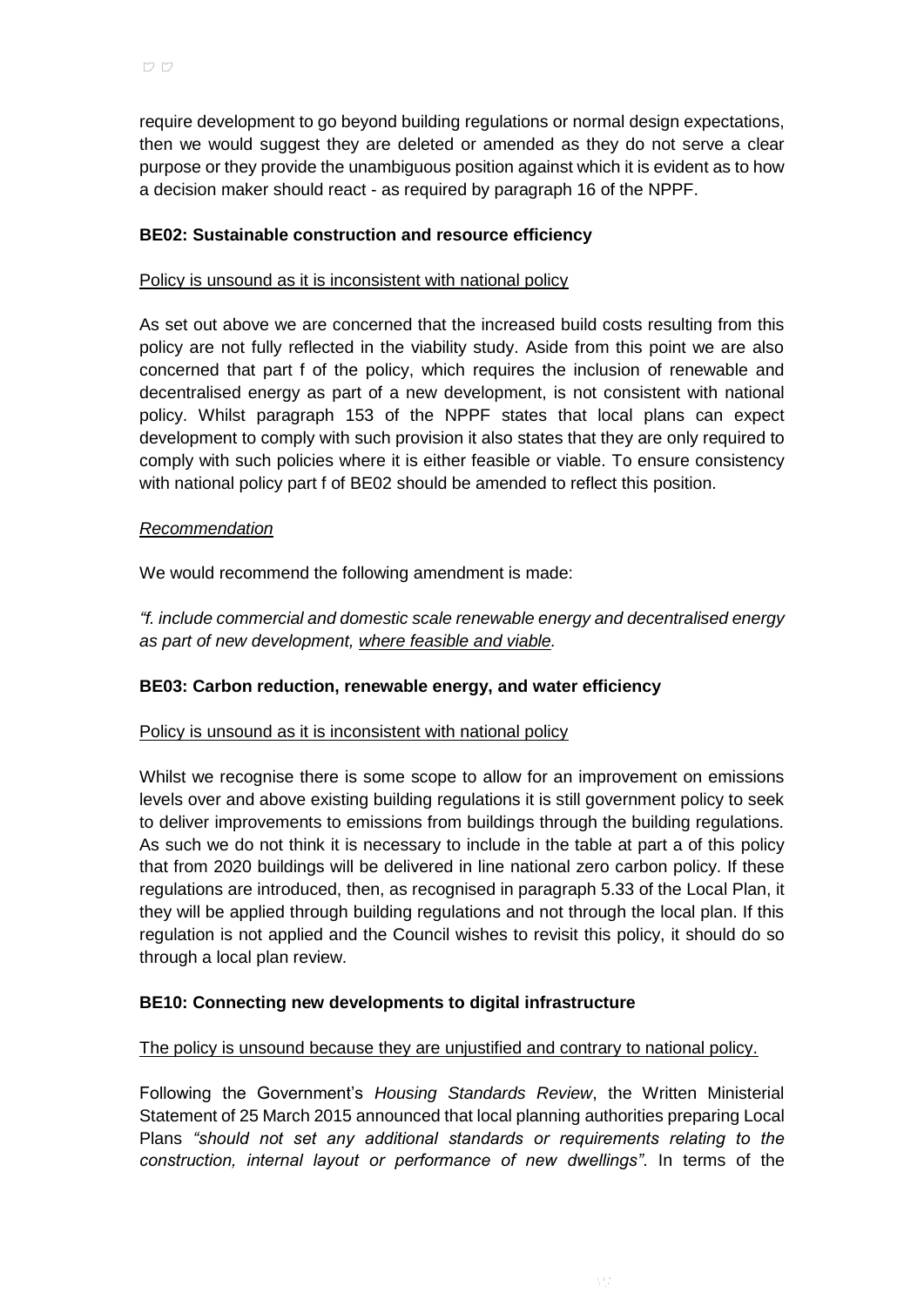construction, internal layout and performance of new dwellings local planning authorities are only allowed to adopt the three optional technical standards, subject to evidence of need and viability. Council's should not seek higher standards than Building Regulations on any other technical standard – including Part R1 Physical infrastructure for high speed electronic communications networks.

## **BE17: Parking Standards**

#### The policy is unsound as it is not consistent with national policy.

The Council does not set out in this policy what is required by an applicant with regard to parking provision. The Council have stated that his will be west out in county wide guidance. The approach taken by the Council is therefore unsound as it does not comply with legislation that prevents the Council from setting policy in supplementary planning documents, which cannot be challenged through an Examination in Public. This principal was most recently tackled in [William Davis Ltd & Ors v Charnwood](http://www.bailii.org/ew/cases/EWHC/Admin/2017/3006.html)  [Borough Council \[2017\] EWHC 3006 \(Admin\)](http://www.bailii.org/ew/cases/EWHC/Admin/2017/3006.html) (23 November 2017) where supplementary planning document strayed into an area that should be considered by a development plan document. This decision quashed an SPD that contained policies that clearly encouraged and imposed development management policies against which a development could be refused. Policy can only be established through the Local Plan to ensure these cannot be amended without the required consultation and examination in public.

#### *Recommendation*

Parking requirements currently proposed to be established in the SPD should be set out within an appendix to the Local Plan.

#### **HP01: Housing mix**

#### Policy is unsound as it has not been adequately justified

#### *Accessible homes*

The Government has established that the optional technical standard should be based on evidence that demonstrates a clear need for housing for people with specific housing needs and plan to meet this need. In considering whether there is evidence to support the introduction of these standards the Government set out that these should include the likely future need for housing for older and disabled people, the size and type of housing needed to meet evidenced needs, the accessibility of the existing stock and the need across different tenures.

However, the evidence presented in the local plan suggests that the Council have based their decision to require all homes to be built to part M2 of the building regulations is based on an increased proportion of older people in the population. No consideration has been given as to whether these older people will need a more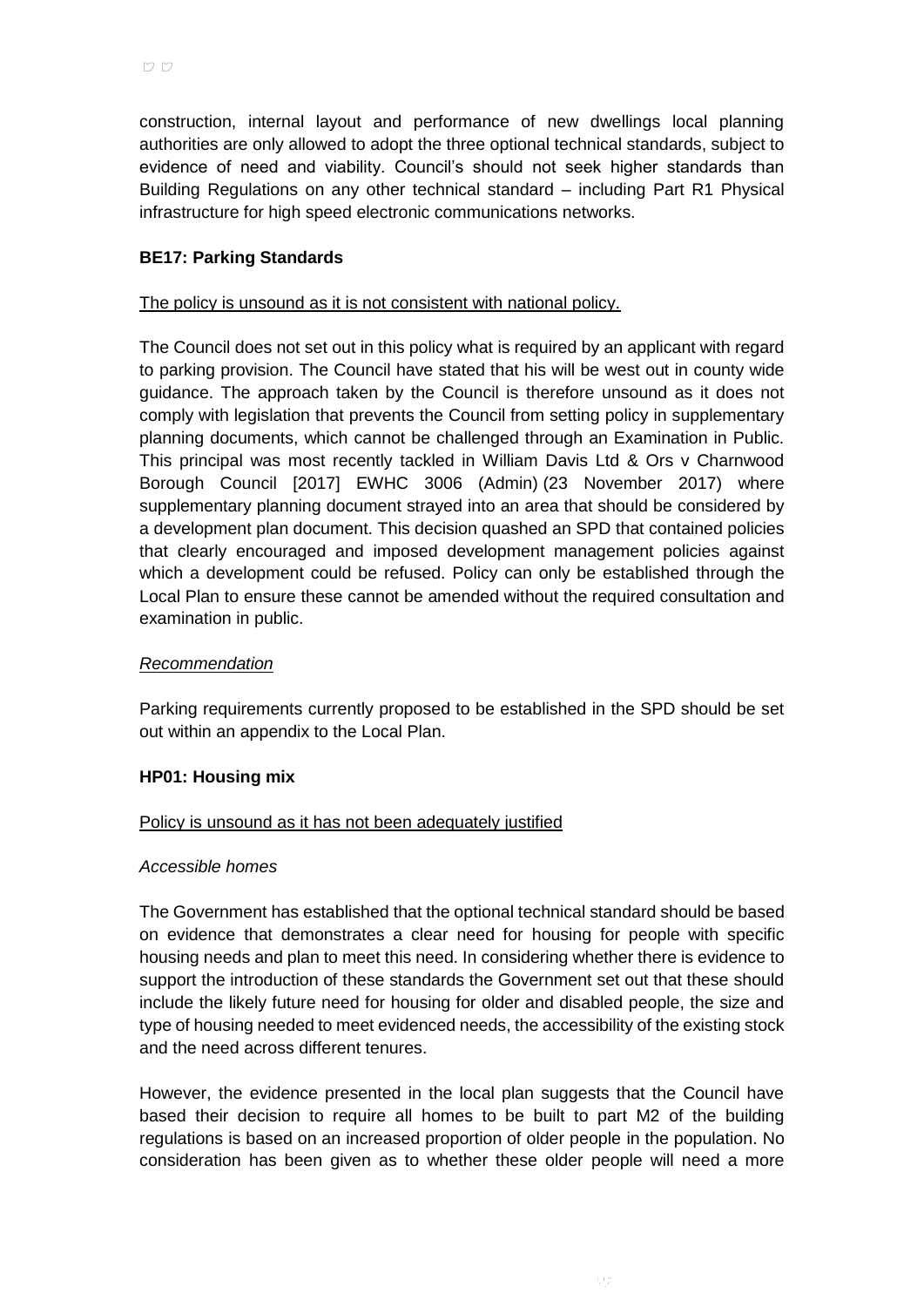accessible home or how many of those who will move to a new home will need it to be adapted in future. It is also worth considering that the better accessibility of new homes compared to the existing stock will mean that it will better meet the needs of the majority of older people. Without this evidence the Council cannot justify a requirement that all new homes should be built to the higher accessibility standard. There may be a need for some homes to be built to this standard, but the Council will need to consider how many such homes are required based on local needs.

With regard to part M4(3) whilst we would agree that there may be some need for such homes the Council must base this on evidence of local needs. The Council evidence is based on national evidence and cannot be considered appropriate justification.

# **HO5 Affordable housing**

# The policy is unsound as the viability study has not taken into account the cumulative impacts of its policies

As set out above we are concerned that the cumulative impact of the development management policies has not been adequately tested in the viability study and that this could compromise the ability of development to deliver 35% affordable housing as set out in policy HO5. The Council needs to make choices over its priorities as to the delivery of new development to ensure that schemes come forward without the need for site by site negotiation.

### **HP06: Standards for new housing**

### The policy is unsound as it has not been justified.

PPG (ID 56-020) identifies the type of evidence required to introduce such a policy. It states that:

*"where a need for internal space standards is identified, local planning authorities should provide justification for requiring internal space policies. Local planning authorities should take account of the following areas:*

- *Need – evidence should be provided on the size and type of dwellings currently being built in the area, to ensure the impacts of adopting space standards can be properly assessed, for example, to consider any potential impact on meeting demand for starter homes.*
- *Viability – the impact of adopting the space standard should be considered as part of a plan's viability assessment with account taken of the impact of potentially larger dwellings on land supply. Local planning authorities will also need to consider impacts on affordability where a space standard is to be adopted.*
- *Timing – there may need to be a reasonable transitional period following adoption of a new policy on space standards to enable developers to factor the cost of space standards into future land acquisitions."*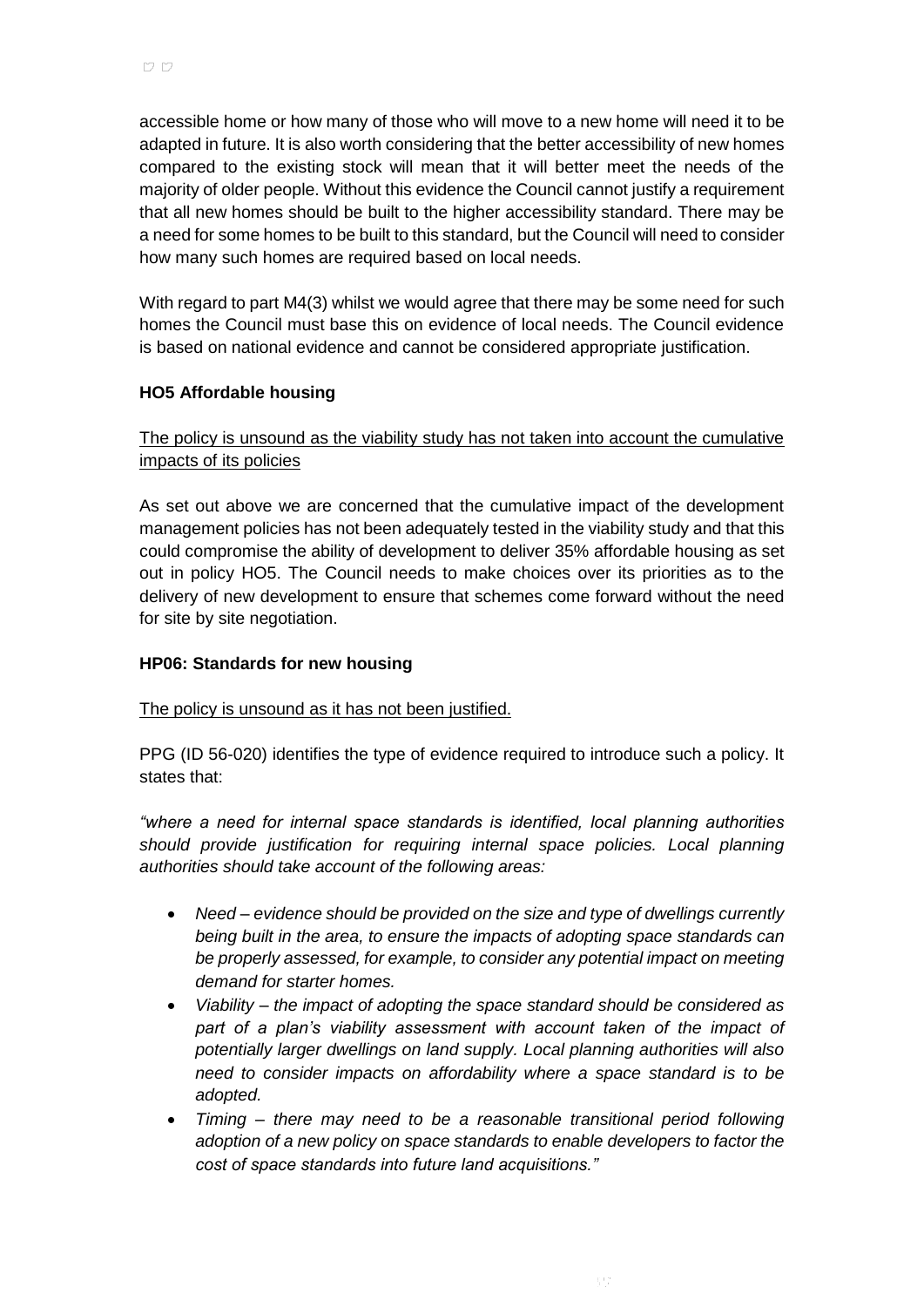The Council therefore need robust justifiable evidence to introduce any of the optional housing standards, based on the criteria set out above. However, we could not find any evidence to support the adoption of these standards in the local plan. Therefore, whilst the Council has considered the impact of these standards on viability they cannot be adopted if there is no evidence to suggest that they are needed. Without this evidence the policy must be deleted.

Need is generally defined as 'requiring something because it is essential or very important rather than just desirable'. The Council seem to suggest that the justification for the policy is a desire to improve the quality of housing for the residents of Epping Forest who deserve high quality homes. However, there is no evidence or justification that confirms that introducing the NDSS will improve the quality of housing or that these will improve the living environment for residents. We consider that additional space does not necessarily equal improvements in quality. There must also be concerns that the introduction of the NDSS could lead to people purchasing homes with a smaller number of bedrooms, but larger in size due to the NDSS, which could therefore have the potential to increase issues with overcrowding and potentially lead to a reduction in quality of the living environment.

We consider that standards can, in some instances, have a negative impact upon viability, increase affordability issues and reduce customer choice. This could lead to a reduction in housing delivery, and potentially reduce the quality of life for some residents. In terms of choice some developers will provide entry level two, three and four-bedroom properties which may not meet the optional nationally described space standards but are required to ensure that those on lower incomes can afford a property which has their required number of bedrooms. The industry knows its customers and what they want, our members would not sell homes below the enhanced standard size if they did not appeal to the market. We do not consider that this policy is required, it is considered that local needs can be met without the introduction of the nationally described space standards.

We also note that this policy does not appear to include a transition period as set out in the PPG. If this policy is to be retained in the we would support the inclusion of an appropriate transition period, considering the lead in times for residential from land negotiations to development.

#### **Conclusions**

At present we do not consider the plan to be sound, as measured against the tests of soundness set out in paragraph 35 of the NPPF, for the following reasons:

- Failure to adequately co-operate with its neighbouring authorities to ensure needs are met in full. It cannot be considered sound to leave decisions on this matter to a future joint strategic plan;
- Housing needs have not been assessed in accordance with standard methodology;